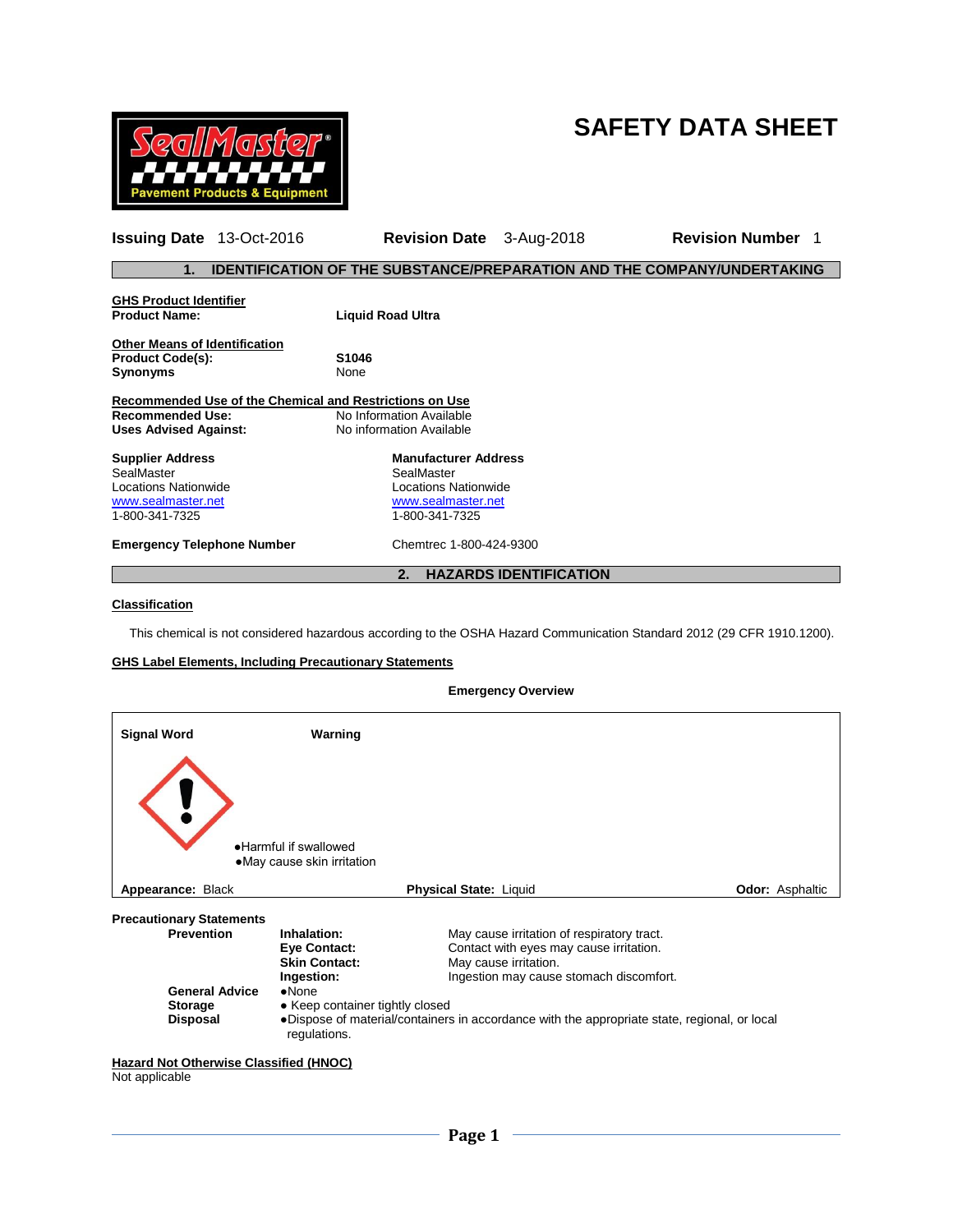# **3. COMPOSITION/INFORMATION ON INGREDIENTS**

| <b>Chemical Name</b> | <b>CAS Number</b> | Weight %  | <b>Trade Secret</b> |
|----------------------|-------------------|-----------|---------------------|
| Limestone            | 1317-65-3         | $20 - 40$ |                     |
| Asphalt              | 8052-42-4         | $20 - 40$ |                     |
| Quartz               | 14808-60-4        | <20       |                     |
| Kaolin               | 1332-58-7         | <10       |                     |
| Bentonite            | 1302-78-9         | <⊺∪       |                     |

*\*The exact percentage of composition has been withheld as a trade secret.*

### **4. FIRST AID MEASURES**

#### **Description of Necessary First-Aid Measures**

| <b>Eye Contact</b>  | Rinse thoroughly with plenty of water, also under the eyelids. If symptoms persist, call a                                                 |
|---------------------|--------------------------------------------------------------------------------------------------------------------------------------------|
|                     | physician.                                                                                                                                 |
| <b>Skin Contact</b> | Wash off immediately with soap and plenty of water. In the case of skin irritation or allergic<br>reactions, see a physician.              |
| <b>Inhalation</b>   | Move to fresh air. If symptoms persist, call a physician.                                                                                  |
| Ingestion           | Drink plenty of water. Do NOT induce vomiting. Never give anything by mouth to an<br>unconscious person. Consult a physician if necessary. |
|                     |                                                                                                                                            |

**Most Important Symptoms/Effects, Acute and Delayed**

**Most Important Symptoms/Effects** No information available

# **Indication of Immediate Medical Attention and Special Treatment Needed, If Necessary**<br>Notes to Physician **Treat Symptomatically. May cause sensitization by s**

Treat Symptomatically. May cause sensitization by skin contact.

## **5. FIRE-FIGHTING MEASURES**

#### **Suitable Extinguishing Media**

Carbon Dioxide  $(CO<sub>2</sub>)$ . Dry Chemical. Foam. Water Fog.

 **Unsuitable Extinguishing Media** CAUTION: Use of water spray when fighting fire may be inefficient.

# **Specific Hazards Arising from the Chemical**

No information available

#### **Explosion Data**

| <b>Sensitivity to Mechanical Impact</b> | None |
|-----------------------------------------|------|
| <b>Sensitivity to Static Discharge</b>  | None |

#### **Protective Equipment and Precautions for Firefighters**

As in any fire, wear self-contained breathing apparatus pressure- demand MSHA/NIOSH (approved or equivalent) and full protective gear.

|                                                                       | <b>ACCIDENTAL RELEASE MEASURES</b><br>6.                                                                                                                                                                                                                                               |
|-----------------------------------------------------------------------|----------------------------------------------------------------------------------------------------------------------------------------------------------------------------------------------------------------------------------------------------------------------------------------|
| <b>Personal Precautions:</b>                                          | <b>Personal Precautions, Protective Equipment, and Emergency Procedures</b><br>Ensure adequate ventilation. Avoid contact with skin, eyes and clothing. Use personal<br>protective equipment.                                                                                          |
| <b>Environmental Precautions</b><br><b>Environmental Precautions:</b> | See Section 12 for additional Ecological Information                                                                                                                                                                                                                                   |
| Methods and Materials for Containment and Cleaning Up                 |                                                                                                                                                                                                                                                                                        |
| <b>Methods for Containment:</b><br><b>Methods for Cleaning Up:</b>    | Prevent further leakage or spillage if safe to do so.<br>Dam up. Soak up with inert absorbent material. Pick up and transfer to properly labeled<br>containers. Clean contaminated surface thoroughly.                                                                                 |
|                                                                       | <b>HANDLING AND STORAGE</b><br>7.                                                                                                                                                                                                                                                      |
| <b>Precautions for Safe Handling</b><br>Handling:                     | Handle in accordance with good industrial hygiene and safety practice. Avoid contact with<br>skin, eyes, and clothing. Wear personal protective equipment. Avoid breathing vapors or<br>mists. Do not eat, drink, or smoke when using this product. Wash thoroughly after<br>handling. |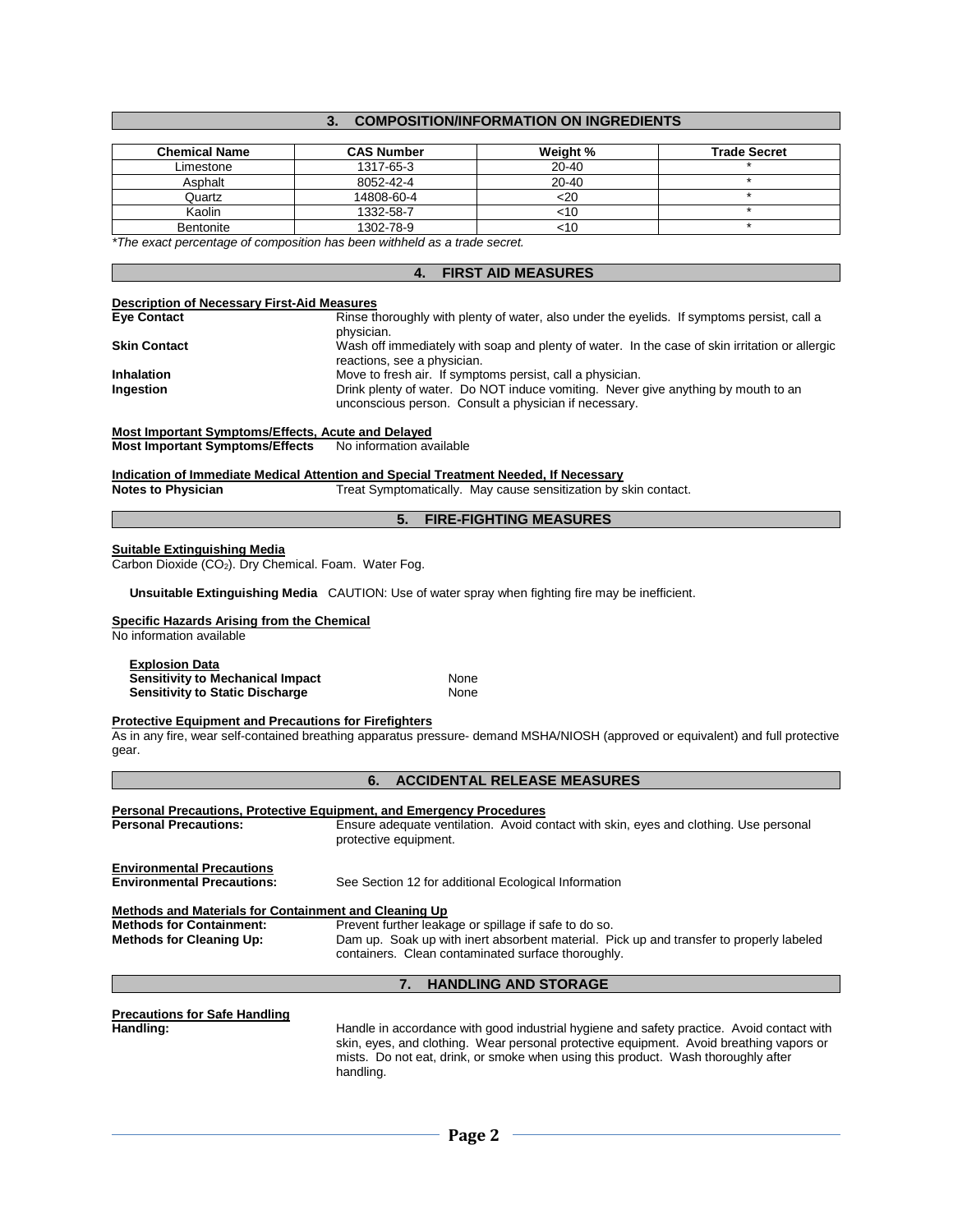# **Conditions for Safe Storage, Including Any Incompatibilities**

**Storage:** Keep container tightly closed **Incompatible Products: Incompatible Products:** Strong oxidizing agents. Acids.

### **8. EXPOSURE CONTROLS / PERSONAL PROTECTION**

#### **Control Parameters Exposure Guidelines**

| <b>Chemical Name</b>          | <b>ACGIH TLV</b>                                                                       | <b>OSHA PEL</b>                                                                                                                                                                                   | <b>NIOSH IDLH</b>                                                                               |
|-------------------------------|----------------------------------------------------------------------------------------|---------------------------------------------------------------------------------------------------------------------------------------------------------------------------------------------------|-------------------------------------------------------------------------------------------------|
| Limestone<br>1317-65-3        |                                                                                        | TWA: $15 \text{ mg/m}^3$<br>TWA: $5 \text{ mg/m}^3$<br>(vacated) TWA: 15 mg/m <sup>3</sup><br>(vacated) TWA: 5 mg/m <sup>3</sup>                                                                  | TWA: 5 mg/m <sup>3</sup> respirable<br>dust<br>TWA 10 mg/m <sup>3</sup> total dust              |
| Asphalt<br>8052-42-4          | TWA: $0.5$ mg/m <sup>3</sup><br>benzene soluble<br>aerosol fume, inhalable<br>fraction |                                                                                                                                                                                                   | Ceiling: $5 \text{ mg/m}^3$ fume $15$<br>min.                                                   |
| Quartz<br>14808-60-7          | TWA: 0.025 mg/m <sup>3</sup><br>respirable fraction                                    | 30/(%SiO2+2) mg/m <sup>3</sup> TWA, Total Dust;<br>250/(%SiO2+5) mppcf TWA, respirable<br>fraction; $10/(%SiO2+2)$ mg/m <sup>3</sup> TWA,<br>respirable TWA:<br>$0.1$ mg/m <sup>3</sup> (vacated) | IDLH: 50 mg/m <sup>3</sup> respirable<br>dust<br>TWA: 0.05 mg/m <sup>3</sup><br>respirable dust |
| Kaolin<br>1332-58-7           |                                                                                        | TWA: 15 mg/m <sup>3</sup> total dust<br>TWA: 5 mg/m <sup>3</sup> respirable fraction<br>(vacated) TWA: 10 mg/m <sup>3</sup> total dust<br>(vacated) TWA 5 mg/m <sup>3</sup> respirable fraction   | TWA: 15 mg/m <sup>3</sup> total dust<br>TWA: 5 mg/m <sup>3</sup> respirable<br>dust             |
| <b>Bentonite</b><br>1302-78-9 | TWA 1 $mg/m3$<br>respirable fraction                                                   |                                                                                                                                                                                                   |                                                                                                 |

#### **Appropriate Engineering Controls**

**Engineering Measures:** Showers

Eyewash Stations Ventilation Systems

|                                                                 | Individual Protection Measures, such as Personal Protective Equipment                                                                                                                         |
|-----------------------------------------------------------------|-----------------------------------------------------------------------------------------------------------------------------------------------------------------------------------------------|
| <b>Eye/Face Protection:</b><br><b>Skin and Body Protection:</b> | If splashes are likely to occur, wear: Safety glasses with side shields.<br>Impervious gloves.                                                                                                |
| <b>Respiratory Protection:</b>                                  | No protective equipment is needed under normal use conditions. If exposure limits are<br>exceeded or irritation is experienced, NIOSH/MSHA approved respiratory protection should<br>be worn. |
| <b>Hygiene Measures:</b>                                        | Handle in accordance with good industrial hygiene and safety practice.                                                                                                                        |

#### **9. PHYSICAL AND CHEMICAL PROPERTIES**

#### **Information on Basic Physical and Chemical Properties Physical State:** Liquid **Appearance:** Black **Odor:** Asphaltic **Odor Threshold:** No Information Available **Property Property Remarks/Method**<br> **Property Remarks/Method**<br> **Remarks/Method**<br> **Remarks/Method**<br> **Remarks/Method**<br> **Remarks/Method pH** No data available **Melting Point/Range No data available None known**<br> **Boiling Point/Boiling Range** 100° C<br> **None known Boiling Point/Boiling Range Noting Communist Communist Communist Communist Communist Communist Communist Communist Communist Communist Communist Communist Communist Communist Communist Communist Communist Communist Commun Flash Point** No data available None known **Evaporation Rate No data available None known**<br> **Example 1 None known**<br> **Example 1 None known**<br> **None known Flammability (solid, gas)** No data available None known **Flammability Limits in Air Upper flammability limit** No data available<br> **Lower flammability limit** No data available **Lower flammability limit Vapor Pressure No data available None known**<br> **Vapor Density None known**<br>
None known **None known**<br>
None known **Vapor Density None known**<br>
1.20-1.45 @ 77 F None known **Specific Density** 1.20-1.45 @ 77 F **None known**<br> **Water Solubility None known**<br> **Water Solubility Casily dispersible None known Easily dispersible Easily dispersible** None known<br>No data available None known **Solubility in other solvents** No data available **None known**<br> **Partition coefficient: n-octanol/water** No data available **None known Partition coefficient: n-octanol/water** No data available **Autoignition Temperature No data available None known**<br> **Decomposition Temperature No data available None known Decomposition Temperature<br>Viscosity** No data available **None known**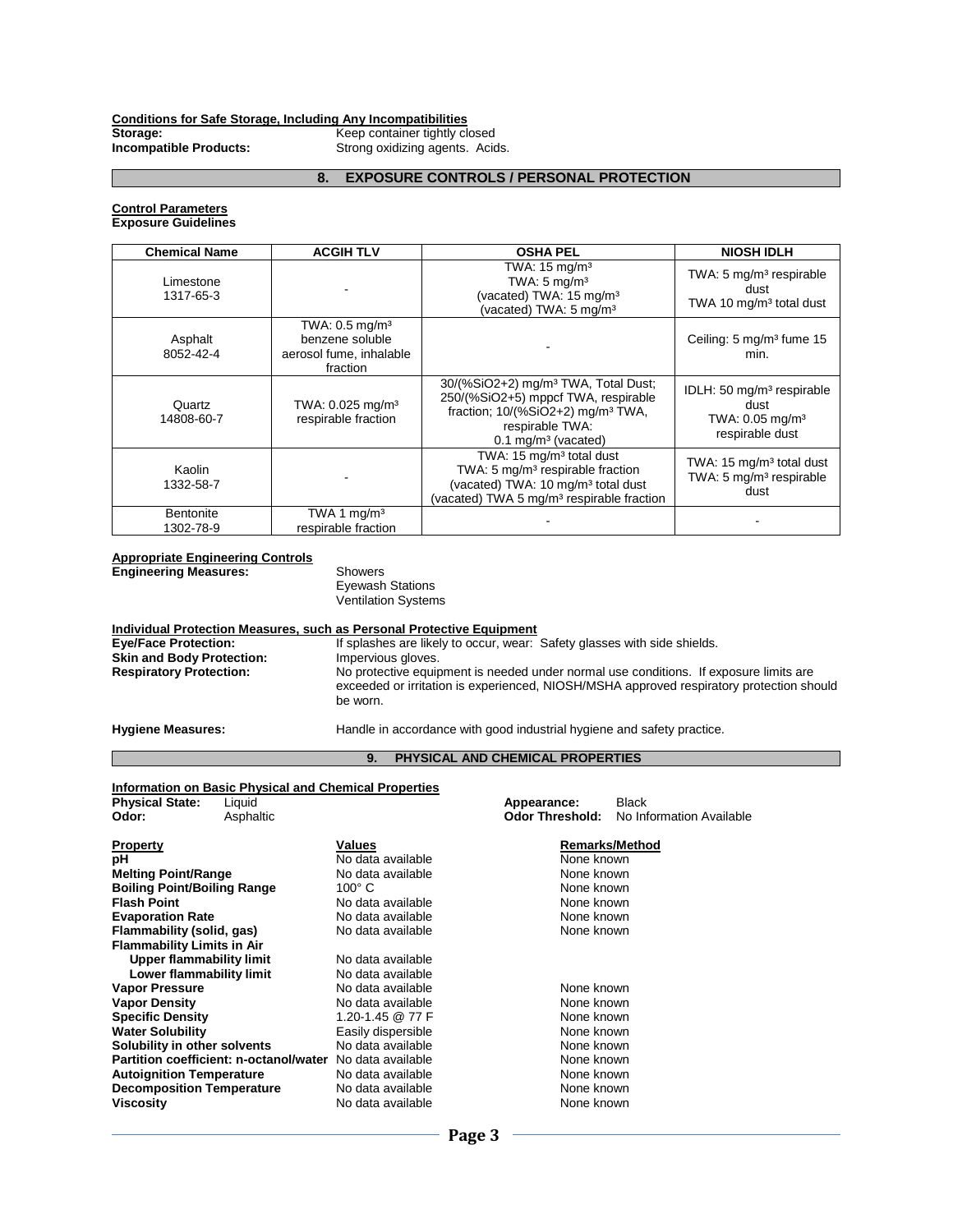**Flammable Properties**<br> **Explosive Properties**<br>
No data available **Explosive Properties** No data available<br> **Oxidizing Properties** No data available **Oxidizing Properties VOC Content** Less than 15 g/l

#### **10. STABILITY AND REACTIVITY**

**Reactivity:** No data available<br> **Chemical Stability:** Stable under reco Stable under recommended storage conditions.<br>None under normal processing. **Possibility of Hazardous Reactions:**<br>Hazardous Polymerization: Hazardous polymerization does not occur.<br>None known **Conditions to Avoid:**<br>Incompatible Materials: **Strong oxidizing agents. Acids. Hazardous Decomposition Products:** Carbon Monoxide (CO), Carbon Dioxide (CO²), Hydrogen Sulfide, Nitrogen Dioxide

# **11. TOXICOLOGICAL INFORMATION**

#### **Information on Likely Routes of Exposure**

**Product Information Inhalation:** May cause irritation of respiratory tract.

| IIIIIdiduvii.        | <b>NOTE THAT IN THE UP THAT IS NOT THE INCL.</b> |
|----------------------|--------------------------------------------------|
| Eve Contact:         | Contact with eyes may cause irritation.          |
| <b>Skin Contact:</b> | May cause irritation.                            |
| Ingestion:           | Ingestion may cause stomach discomfort.          |

| <b>Chemical Name</b> | ∟D50 Oral         | LD50 Dermal          | ∟D50 Inhalation |
|----------------------|-------------------|----------------------|-----------------|
| Asphalt              | 5000 mg/kg (Rat)  | >2000 mg/kg (Rabbit) |                 |
| Quartz               | 500 mg/kg (Rat)   |                      |                 |
| Bentonite            | >5000 mg/kg (Rat) |                      |                 |

#### **Symptoms Related to the Physical, Chemical, and Toxicological Characteristics**<br>No information available. **Symptoms:** No information available.

# **Delayed and Immediate Effects and also Chronic Effects from Short and Long Term Exposure**

**Sensitization:** No information available.<br>**Mutagenic Effects:** No information available. **Mutagenic Effects:** No information available.<br> **Carcinogenicity:** The table below indicates The table below indicates whether each agency has listed any ingredient as a carcinogen. The IARC, NTP, and OSHA do not list asphalt as a carcinogen. In general, the oxidation of polycyclic aromatic hydrocarbons destroys their carcinogenic potential. Petroleum asphalt, shale oil asphalts, and coal tars show distinct variation in their relative carcinogenicity for experimental animals. This product contains crystalline silica (quartz) in a non-respirable form. Inhalation of crystalline silica is unlikely to occur from exposure to this product.

| <b>Chemical Name</b> | ACGIH | <b>IARC</b> | <b>NTP</b>                | <b>OSHA</b> |
|----------------------|-------|-------------|---------------------------|-------------|
| Asphalt              | A3    | Group 2B    | Reasonably<br>Anticipated |             |
| Quartz               | A2    | Group       | Known                     |             |

# **ACGIH: (American Conference of Governmental Industrial Hygienists)**

A3 – Animal Carcinogen A2 – Suspected Human Carcinogen **IRAC: (International Agency for Research on Cancer)** Group 2B – Possibly Carcinogenic to Humans Group 1 – Carcinogenic to Humans **NTP: (National Toxicity Program)** Reasonably Anticipated – Reasonably Anticipated to be a Human Carcinogen Known – Known Human Carcinogen **OSHA: (Occupational Safety & Health Administration)** X – Present **Reproductive Toxicity:** No information available.<br>**STOT - Single Exposure:** No information available **STOT - Single Exposure:** 

# **STOT – Repeated Exposure:** No information available.<br> **Aspiration Hazard:** No information available.

# **Numerical Measures of Toxicity – Product**

*The following values are calculated based on Chapter 3.1 of the GHS document* 12542 mg/kg; Acute toxicity estimate **LD50 Dermal** 6181 mg/kg, Acute toxicity estimate

**Aspiration Hazard:** No information available.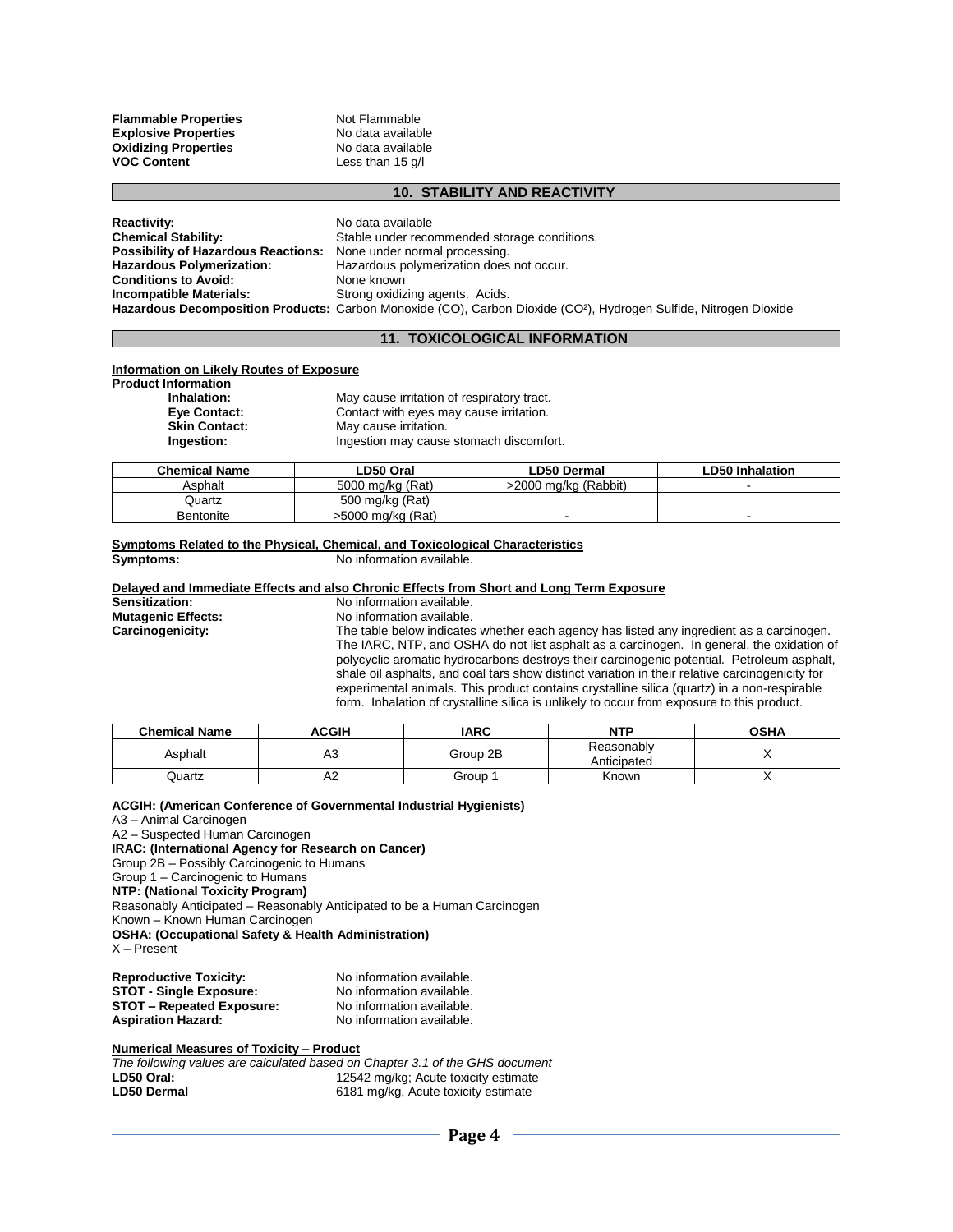# **12. ECOLOGICAL INFORMATION**

## **Ecotoxicity**

The environmental impact of this product has not been fully investigated.

| <b>Chemical Name</b>          | <b>Toxicity to Algae</b> | <b>Toxicity to Fish</b>                                                                                    | <b>Toxicity to</b><br><b>Microorganisms</b> | Daphnia Magna<br>(Water Flea) |
|-------------------------------|--------------------------|------------------------------------------------------------------------------------------------------------|---------------------------------------------|-------------------------------|
| <b>Bentonite</b><br>1302-78-9 |                          | LC50 96 h: 8.0-19.0 g/L<br>(Salmo gairdneri)<br>LC50 96 h: = 19000 mg/L<br>static (Oncorhynchus<br>mvkiss) |                                             |                               |

# Persistence and Degradability: No information available.

| <b>Bioaccumulation</b> |  |
|------------------------|--|
|                        |  |

| <b>Chemical Name</b> | ∟oa Pow |
|----------------------|---------|
| ∼nhalt               | 6.006   |

| <b>Other Adverse Effects:</b>         | No information available.                                                                                                                                                                                                                                                                                                                                                                                                                                                                                                       |  |  |  |  |
|---------------------------------------|---------------------------------------------------------------------------------------------------------------------------------------------------------------------------------------------------------------------------------------------------------------------------------------------------------------------------------------------------------------------------------------------------------------------------------------------------------------------------------------------------------------------------------|--|--|--|--|
|                                       | <b>13. DISPOSAL CONSIDERATIONS</b>                                                                                                                                                                                                                                                                                                                                                                                                                                                                                              |  |  |  |  |
| <b>Waste Disposal Methods:</b>        | This material, as supplied, is not a hazardous waste according to Federal regulations (40)<br>CFR 261). This material could become a hazardous waste if it is mixed with or otherwise<br>comes in contact with a hazardous waste, if chemical additions are made to this material,<br>or if the material is processed or otherwise altered. Consult 40 CFR 261 to determine<br>whether the altered material is a hazardous waste. Consult the appropriate state, regional,<br>or local regulations for additional requirements. |  |  |  |  |
| <b>Contaminated Packaging:</b>        | Do not re-use empty containers.                                                                                                                                                                                                                                                                                                                                                                                                                                                                                                 |  |  |  |  |
| <b>14. TRANSPORTATION INFORMATION</b> |                                                                                                                                                                                                                                                                                                                                                                                                                                                                                                                                 |  |  |  |  |

**DOT:** Not regulated

## **15. REGULATORY INFORMATION**

**International Inventories**

**TSCA –** Complies **DSL/NDSL –** Complies

## **Legend**

**TSCA –** United States Toxic Substances Control Act Section 8(b) Inventory **DSL/NDSL –** Canadian Domestic Substances List/Non-Domestic Substances List

#### **U.S. Federal Regulations**

Section 313 of Title III of the Superfund Amendments and Reauthorization Act of 1986 (SARA). This product contains a chemical or chemicals which are subject to the reporting requirements of the Act and Title 40 of the Code of Federal Regulations, Part 372:

| <b>Chemical Name</b> | <b>CAS Number</b> | Weight % | SARA 313 - Threshold<br><b>Values %</b> |
|----------------------|-------------------|----------|-----------------------------------------|
| Asphalt              | 8052-42-4         | 20-40    | ν.,                                     |

## **SARA 311/312 Hazard Categories**

| <b>Acute Health Hazard</b>        | N٥ |
|-----------------------------------|----|
| <b>Chronic Health Hazard</b>      | N٥ |
| <b>Fire Hazard</b>                | N٥ |
| Sudden Release of Pressure Hazard | N٥ |
| <b>Reactive Hazard</b>            | N٥ |

# **Clean Water Act**

This product does not contain any substances regulated as pollutants pursuant to the Clean Water Act (40 CFR 122.21 and 40 CFR 122.42).